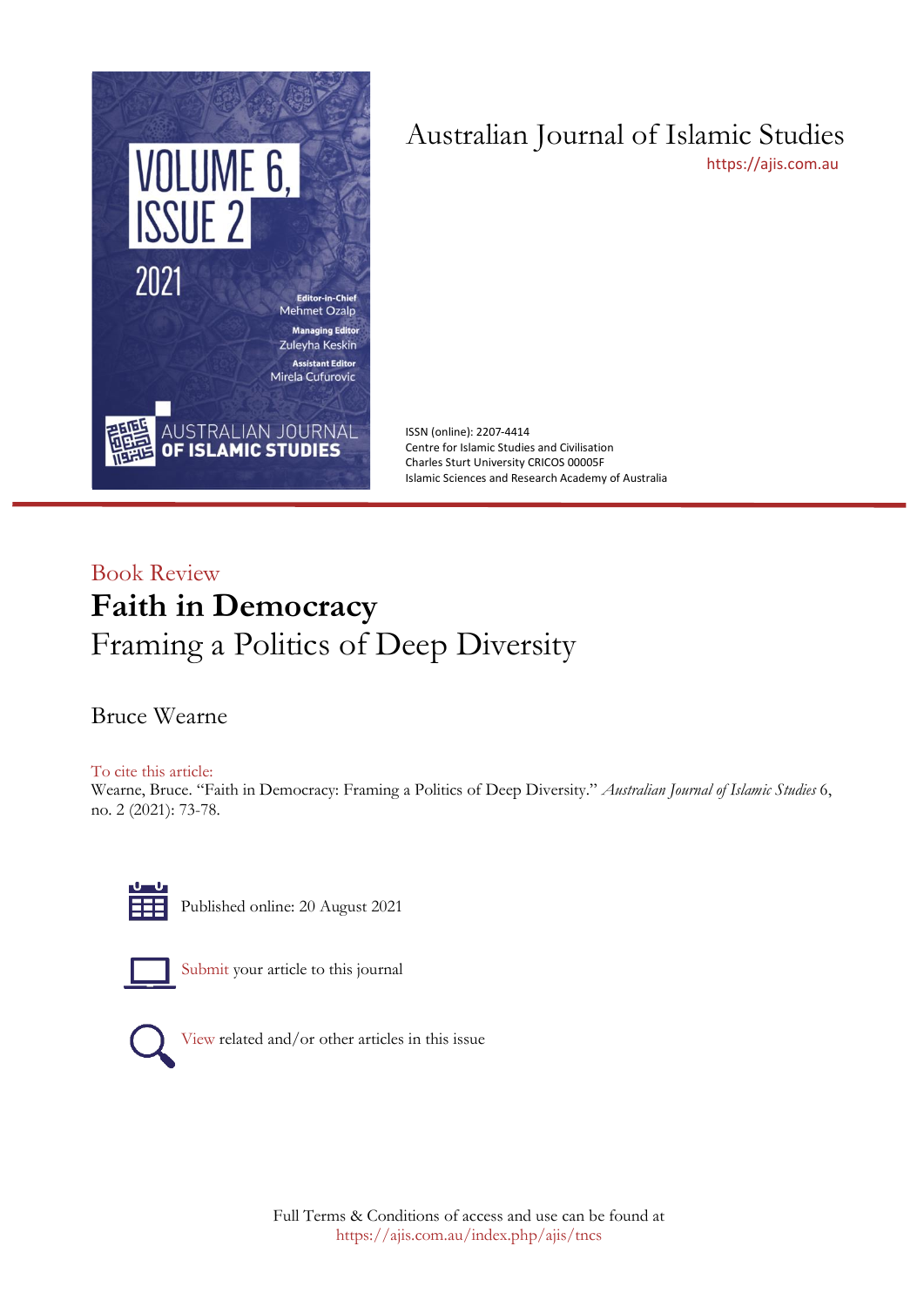## **BOOK REVIEW:** *FAITH IN DEMOCRACY: FRAMING A POLITICS OF DEEP DIVERSITY*

### Bruce Wearne\*

Jonathan Chaplin. *Faith in Democracy: Framing a Politics of Deep Diversity*. London: SCM Press, 2021, pp. 272, AUD 59.50, 978-0334- 06-023-9.

For this review, I focus on the significant "Muslim thread" that can be discerned in Jonathan Chaplin's complex and detailed description of contemporary public policy debate in the United Kingdom. Of course, by framing my review of *Faith in Democracy* in this way, I am also justifying why I am submitting a review of a "deeply" Christian democratic political treatise to this journal. My motivation is complex and what I write here has a political dimension, expounding what Chaplin, in his quiet, unassuming and bold style encourages; namely, the development by Muslim citizens of a Muslim democratic outlook. Chaplin says of his book:

It is aimed primarily at reflective practitioners who hold democracy in their hands – political office-holders and activists, campaigners, faith leaders, journalists and many other professionals engaged in public life – and no less at students and young people on whose commitment to a healthy form of democracy the future of all political communities depends.<sup>1</sup>

Consideration of the book's Muslim thread may help to continue the very positive political discussion in which I was privileged to be involved in an October 2019 seminar, "Religious Perspectives of Human Rights," at the Catholic Theological College, East Melbourne.<sup>2</sup> Two contributions, those of Salih Yucel<sup>3</sup> and Dzavid Haveric,<sup>4</sup> develop insights that presuppose the ongoing effort of many Muslim political scientists to develop political science as a necessary dimension of Islamic studies. But more than that they do so in a way that seeks to stimulate their fellow Muslim citizens with Islamic political insights as they give expression to their responsibilities as citizens. What these two with their works are hoping to encourage

<sup>\*</sup> Bruce Wearne is an independent scholar who lives in Point Lonsdale, Victoria, whose academic work has focused on the history of 20th century American sociology.

<sup>1</sup> Jonathan Chaplin, *Faith in Democracy: Framing a Politics of Deep Diversity* (London: SCM Press, 2021), xi.

<sup>&</sup>lt;sup>2</sup> Daniel Nellor and Gordon Preece, "Religious Perspectives on Human Rights," Ethos, May 5, 2020, http://www.ethos.org.au/online-resources/in-depth-articles/religious-perspectives-on-human-rights.

<sup>3</sup> Salih Yucel, "Human Rights and Guilt by Association: Said Nursi's Renewal Approach," *Australian Journal of Islamic Studies* 4, no. 3 (2019), http://www.ethos.org.au/site/Ethos/filesystem/documents/ Yucel Guilt by Association.pdf. This is the author's edited version.

<sup>4</sup> Dzavid Haveric, "Islamic Perspectives on Human Rights: A Brief Socio-historical Overview," *Zadok Papers* S245 (2020), http://www.ethos.org.au/site/Ethos/filesystem/documents/In-depth/Haveric\_ Islamic\_Perspectives.pdf.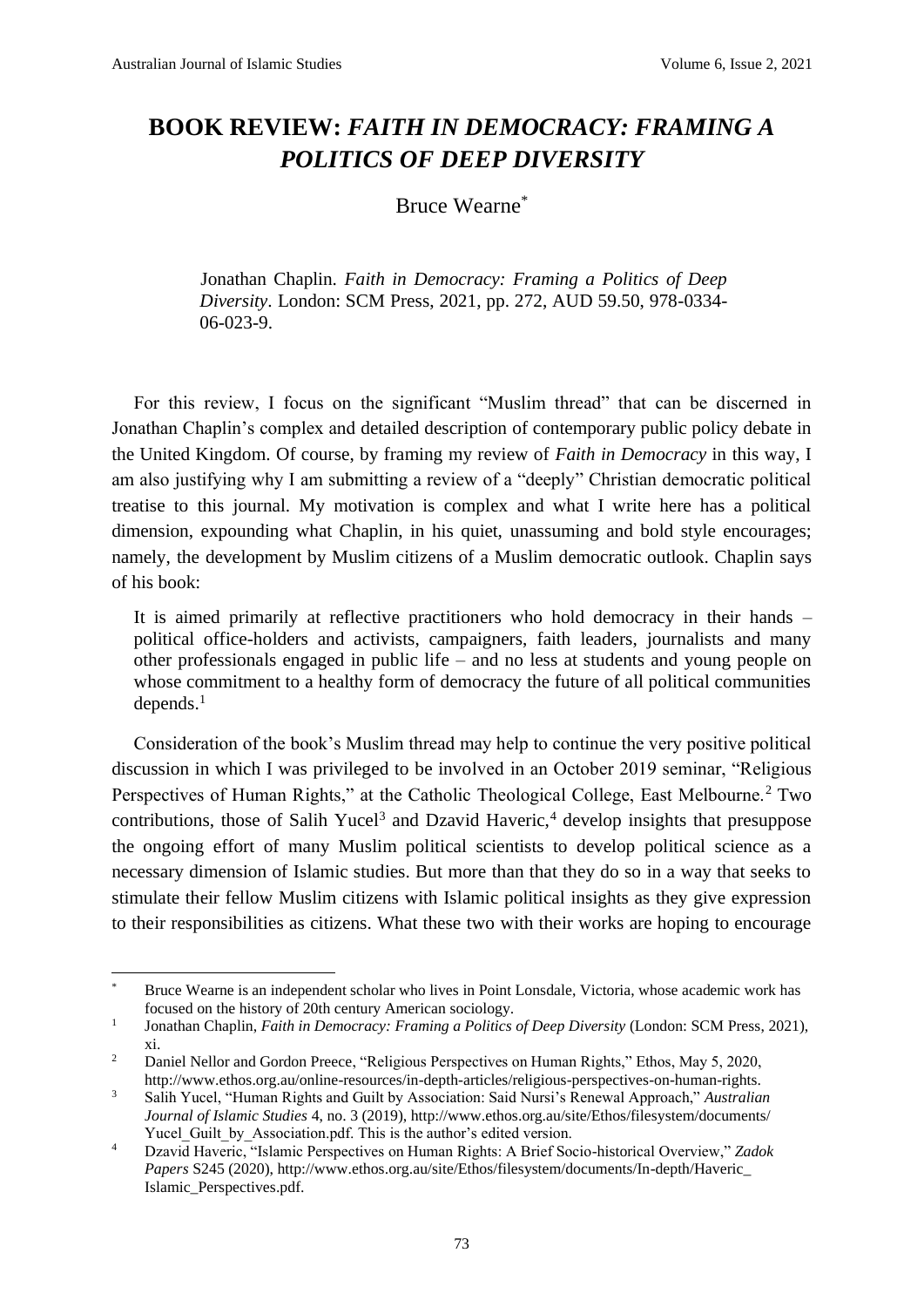among Australian Muslims and anyone else who may be taking notice is comparable to what Chaplin is seeking to do in this detailed analysis of British public policy.

The book is pitched as the author's response to a public lecture delivered on 7 February 2008, "Civil and Religious Law in England," by the Archbishop of Canterbury Rowan Williams.<sup>5</sup> Chaplin's thesis is that "the firestorm of tabloid outrage" that arose thereafter "has left permanent scorchmarks on British public discourse about faith."<sup>6</sup> Williams had suggested that aspects of traditional Islamic law might be *accommodated* within the English legal system.

Reading that lecture now, 13 years later, and reviewing the "firestorm" and "permanent scorchmarks," as Chaplin guides us through the subsequent public debate about religious faith and politics, we might well wonder why the Archbishop's lecture drew such outrage. Chaplin goes to some lengths to describe the various "denominations" of what we should probably call "secularist faith" and he specifically pinpoints the "inclusivistic secularists" who were in the vanguard of outrage.

(There is another issue here that he does not refer to, at least not specifically, and that is the way in which social media, which has grown to have exponential impacts on political debates since 2006, lives off the "headlining" of issues that can completely misrepresent what has been set forth. Thus, we would say that Williams was judged by many in the courts of public opinion to be guilty by association – note here the relevance of Yucel's contribution.<sup>7</sup>)

My retrospective interpretation is that Williams had dared to set forth a view that people of "religious faith" need not be viewed as the political problem that has to be solved by "secular" politics. Williams' lecture countered the "secularist" belief that all citizens must do what they, the secularists, claim to be doing – engaging in politics without any reference to their faith.

Chaplin, in a highly nuanced discussion, convincingly argues that such a secularist outlook – even as itself a "faith" – actually presumes on its own "established" character and believes it has a mandate to tell people of faith how they might participate in politics by embracing the ethics of neutrality. But such a view imposes a working definition of "faith," which can be deeply incompatible with what is actually believed by the people concerned. In retrospect, we might say that the flashpoint was Williams' none too subtle suggestion that the Islamic faith of the British Muslim community should be viewed as an integral part of the *answer* for these law-abiding British citizens to the complex political problems that arise in the multi-faith and multi-cultural public square of the UK.

Thirteen long years later, Chaplin's book is his record of the consequential twists and turns of public debate after that "event," a complex and detailed description of British public policy. In our reading of this book, we become immersed in the details of deeply diverging

<sup>5</sup> Rowan Williams, "Civil and Religious Law in England: A Religious Perspective," in *Shari'a in the West*, ed. Rex Ahdar and Nicholas Aroney (Oxford: Oxford University Press, 2010).

<sup>&</sup>lt;sup>6</sup> Chaplin, *Faith in Democracy*, ix.<br><sup>7</sup> Yucel "Human Rights and Guilt"

Yucel, "Human Rights and Guilt by Association."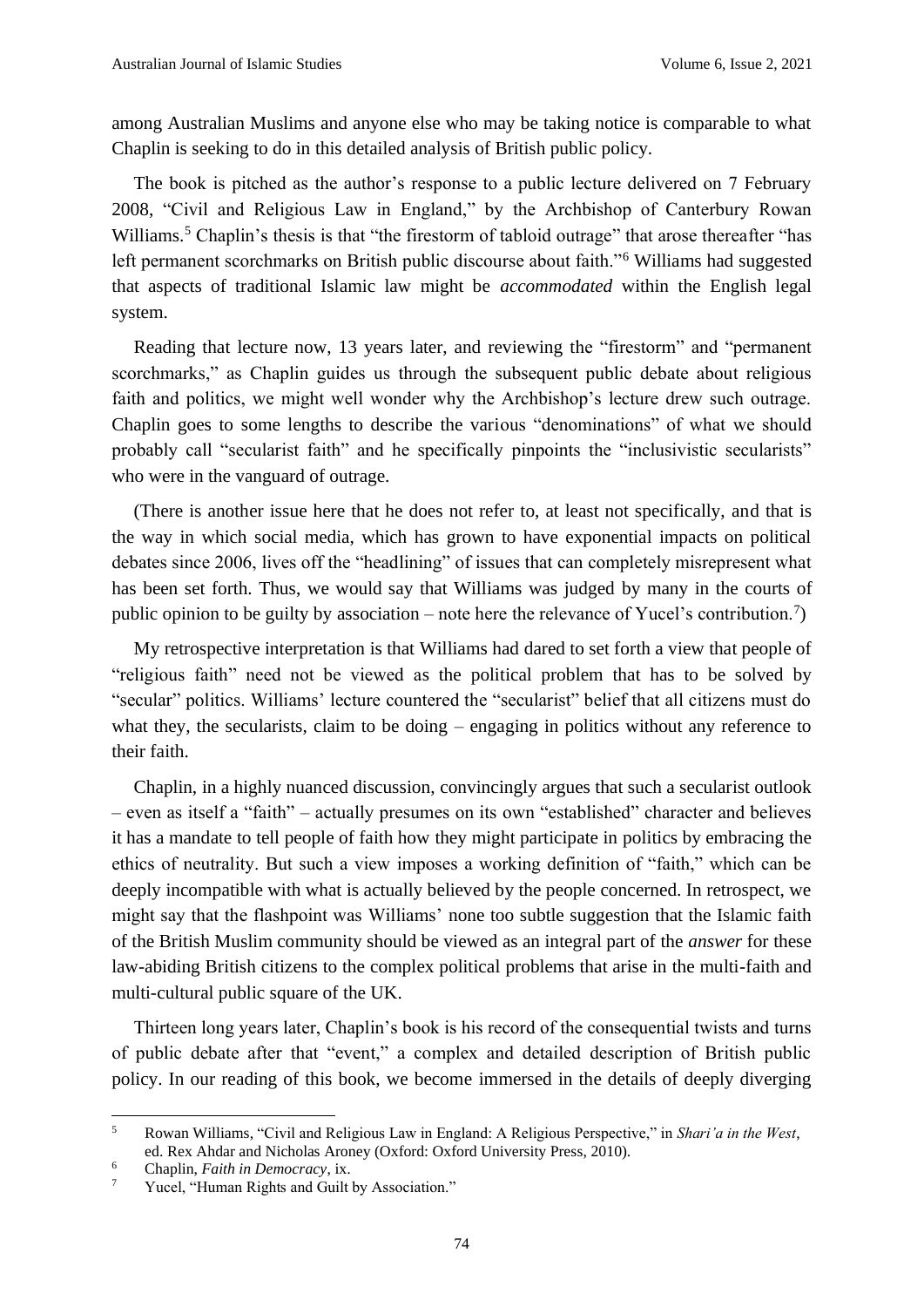political views. This divergence retains an ongoing political impact as it converges on the public square when a person's responsibility as a citizen intersects with their parenting, public speech, voting, buying and selling, entitlements to healthcare, schooling for their children and much else, all of which contributes to everyday living.

*Faith in Democracy* is framed to develop a "deep diversity" that reckons with what Chaplin calls "juridictional secularism," in contrast to Williams' suggestion of "procedural secularism." Chaplin's response to Williams' 2008 controversial suggestion is found in Chapter 7 Faithful Association: "A complex case of associational autonomy: shari'a councils."<sup>8</sup>

Chaplin's consideration of Sharia councils in UK life comes after he has spelled out vital aspects of his political vision for public governance. The "public justice" that is to be ascribed to "faithful association" must presuppose "faithful speech"<sup>9</sup> and "faithful conscience."<sup>10</sup> There must be some appreciation of the distinctive integrity of the public office bearer's role, which includes how faith relates to the performance of the duties of that office. This is where his strange phrase "jurisdictional secularism" begins to make sense, i.e. in the complexity of public governance.

Earlier in the book, Chaplin covers the complex history of toleration and important role of Christian dissent in the West after the 16th and 17th century Reformation. He states:

Where temporal government confined itself to the establishment of civil order, dissenting beliefs might indeed flourish – indeed, even non-Christian ones: Roger Williams tolerated the religion of the Native Indians of Rhode Island. But, astonishingly, this would itself pose no threat to civil stability.<sup>11</sup>

Citizens should be free to form (lawful) associations to give expression to their faith; the administration of public justice, in the distribution of public funds, should give room for faith-based welfare and schools. Public life reveals alternative and competing understandings of public life and how this is to be justly shared by citizens. Chaplin develops a sociological perspective in which the plurality of human accountability is respected for its respective "jurisdictions" (as marriage partners, parents in families, in schools, in the workplace and marketplace, and in voluntary associations). For this, he depends on creative insights that have long been part of the Christian tradition.

Chaplin informs us that, as well as Sharia councils being in existence since the 1980s, the Muslim Arbitration Tribunal had been set up in 2007 to provide formal arbitration for Muslim communities. The Muslim Arbitration Tribunal was usually concerned with commercial matters but could also assist in resolving domestic disputes. It served within the constraints of UK law, a Muslim-oriented private arbitration association, under the *Arbitration Act 1996*.

<sup>8</sup> Chaplin, *Faith in Democracy*, 176-181.

<sup>9</sup> Ibid., 107-126.

 $\frac{10}{11}$  Ibid., 127-153.

Ibid., 72.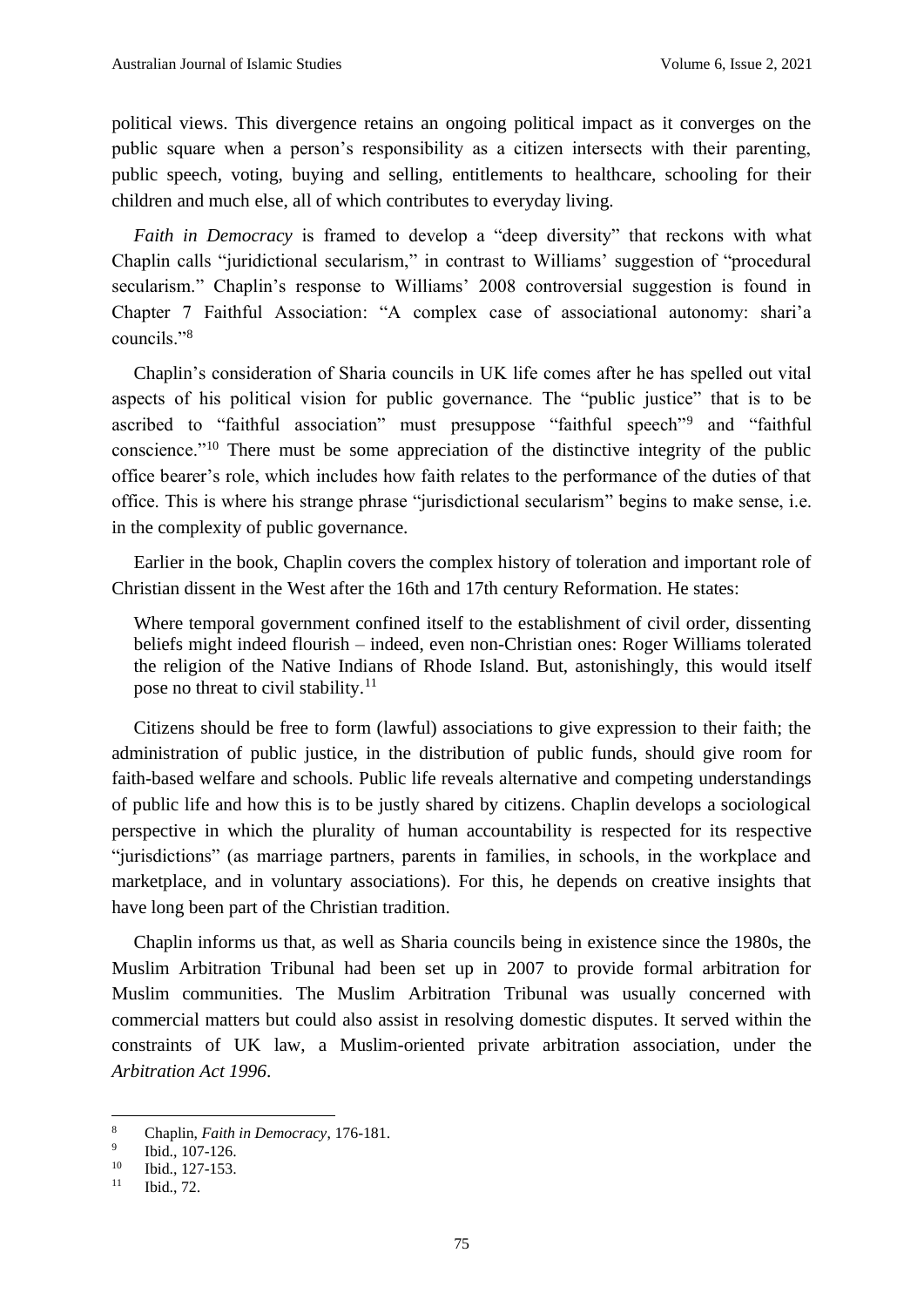Without harping on it, the content suggests the "firestorm" raged because of widespread ignorance within the British public about what had already, for decades, been underway. The media outrage demonstrates a *superficial political appreciation* for British social developments, quite apart from the lack of deep respect for Muslim efforts to publicly live out their faith within the constraints of British law. In this way, *Faith in Democracy* draws attention to the ongoing contribution of Britain's Muslim community to British life, as it is being lived today.

Political discourse is always part of the *political activities* and public advocacy of *political believers* (citizens) who are worthy of genuine *political* respect to be ascribed by the government and their *political* opponents. For Chaplin, *Christian* citizenship is about loving one's neighbour with public justice, which also involves careful and ongoing listening to a neighbour's political views.

*Faith in Democracy* encourages British Christian citizens to raise a *Christian* political voice, but Chaplin does so in a way that commends the *development of parallel political faithfulness from people of all faiths*, including Muslim people. This is surely an important dimension of his effort to educate his fellow *Christian* citizens. "Deep diversity" for Chaplin is not simply something to talk about in interfaith forums; it is something that should be demonstrated actively in the warp and woof of democratic efforts to commend justice for all. The two scholars I have noted above publish works that quietly encourage a sure but steady emergence of a sense of *political* responsibility and civic engagement among fellow Muslims.

Chaplin seems to have asked himself an important question before commencing his book: are not the problems facing Muslim scholars in helping to raise a Muslim *political* voice in the public sphere, as an important dimension of Islamic identity, comparable to what he has experienced in efforts to promote a Christian political voice as integral to Christian discipleship? Just as there is much literature commending Christian citizenship, so there is a considerable body of Muslim political science and scholarship encouraging Muslim citizens to take up the challenge of being *Muslim citizens* in whatever polity they find themselves. They do not have to take the advice of Salman Rushdie to become secularists in public life, while keeping their faith for the mosque and "private realm."<sup>12</sup>

So, *Faith in Democracy* has also provoked further questions: can sympathetic political discussion between Muslim and Christian citizens become an integral part of interfaith dialogue? Could such an exchange of political perspectives make a positive contribution to state-crafting, promoting justice at home and internationally?<sup>13</sup>

<sup>&</sup>lt;sup>12</sup> The similarity became evident to me when I came across Abdel Salam Sidahmed's book review. Abdel Salam Sidahmed, "Abdullahi Ahmed An-Na'im: Islam & the Secular State: Negotiating the Future of Shari'a," *The Windsor Yearbook of Access to Justice* 29 (2011), https://doi.org/10.22329/wyaj.v29i0.4487. An-Na'im is referred to by Haveric (op. cit.).

<sup>13</sup> James W. Skillen, "Why do Parties in Conflict Become Partners in Dialogue?" *The Diplomat* 1, no. 2 (1996). Skillen is also quoted in Chaplin's book.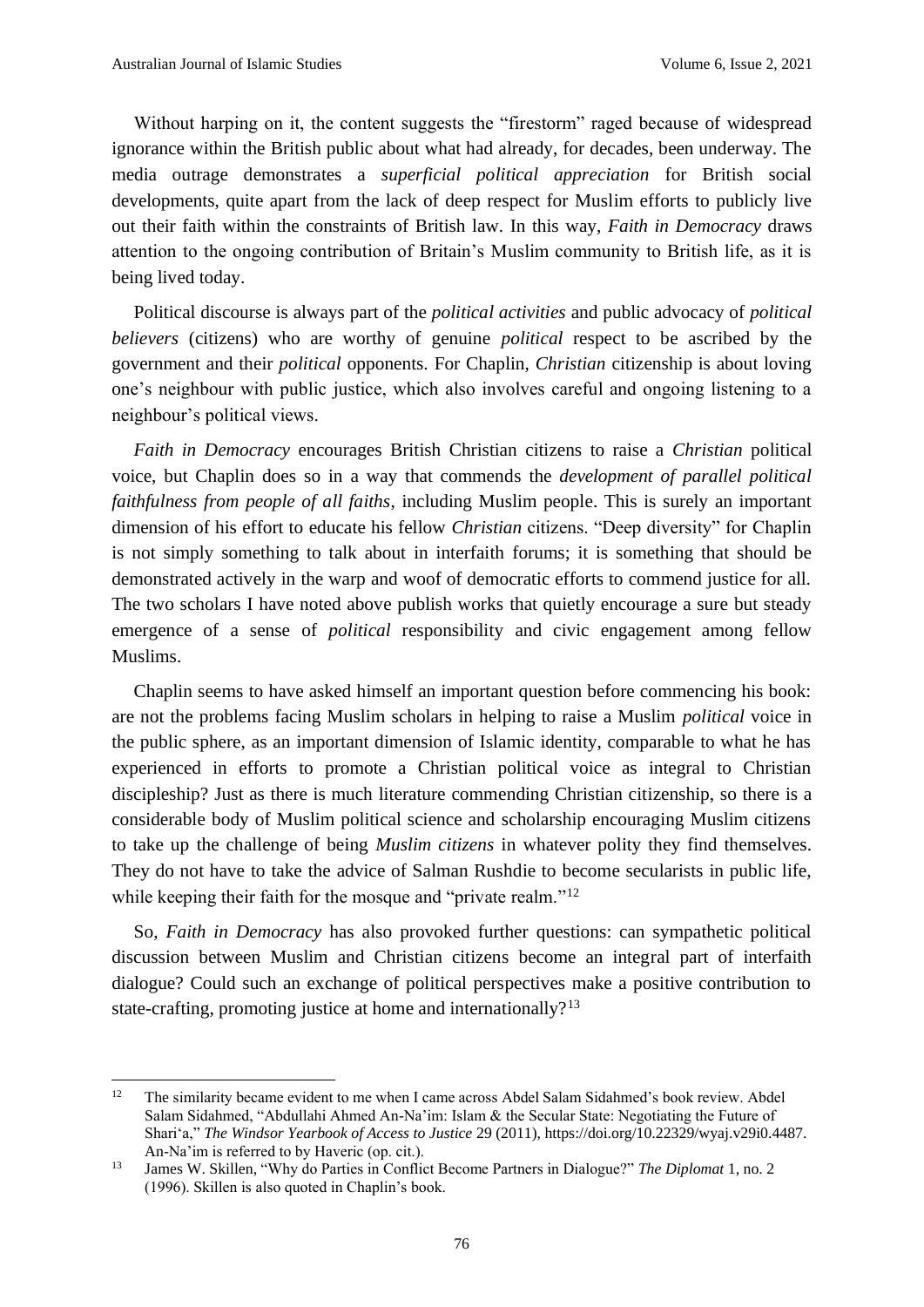It goes without saying that many Muslim people live within the "Anglo-sphere." They do so as a matter of choice, with sustained patriotism and loyalty to their countries of residence, and have done so for generations. Muslim communities have been living peacefully, patriotically and in growing numbers in the polities of the former British Empire since the final decades of the 19th century. This history has demonstrated strong and enduring community building. Is the faith-life of religious communities going to remain part of the political problem to be solved by secularist "neutrality" or is it possible that political life can be developed in ways that understands faithful state-crafting by people of different faiths is necessary for just and healthy public governance?

*Faith in Democracy* is certainly a *Christian* challenge to much conventional Christian thinking about politics. The book also challenges any notion of interfaith dialogue, which arbitrarily excludes "faithful politics" from discussion. As with the Muslim political science of scholars like An-Na'im, there emerges an understanding that "secularism" when it is established becomes a political force equally religious as Islam, Christianity or any other way of life.

What then should Muslim political scientists, and more particularly, Muslim citizens, take from this book? I would encourage them to read it in terms of its author's Christian democratic outlook and ponder the question of how to further develop what seems to have been a long-term project, at least in the "West," of configuring a "Muslim democratic" political contribution*.* In that project, discussion with "Christian democratic" political science may prove useful.